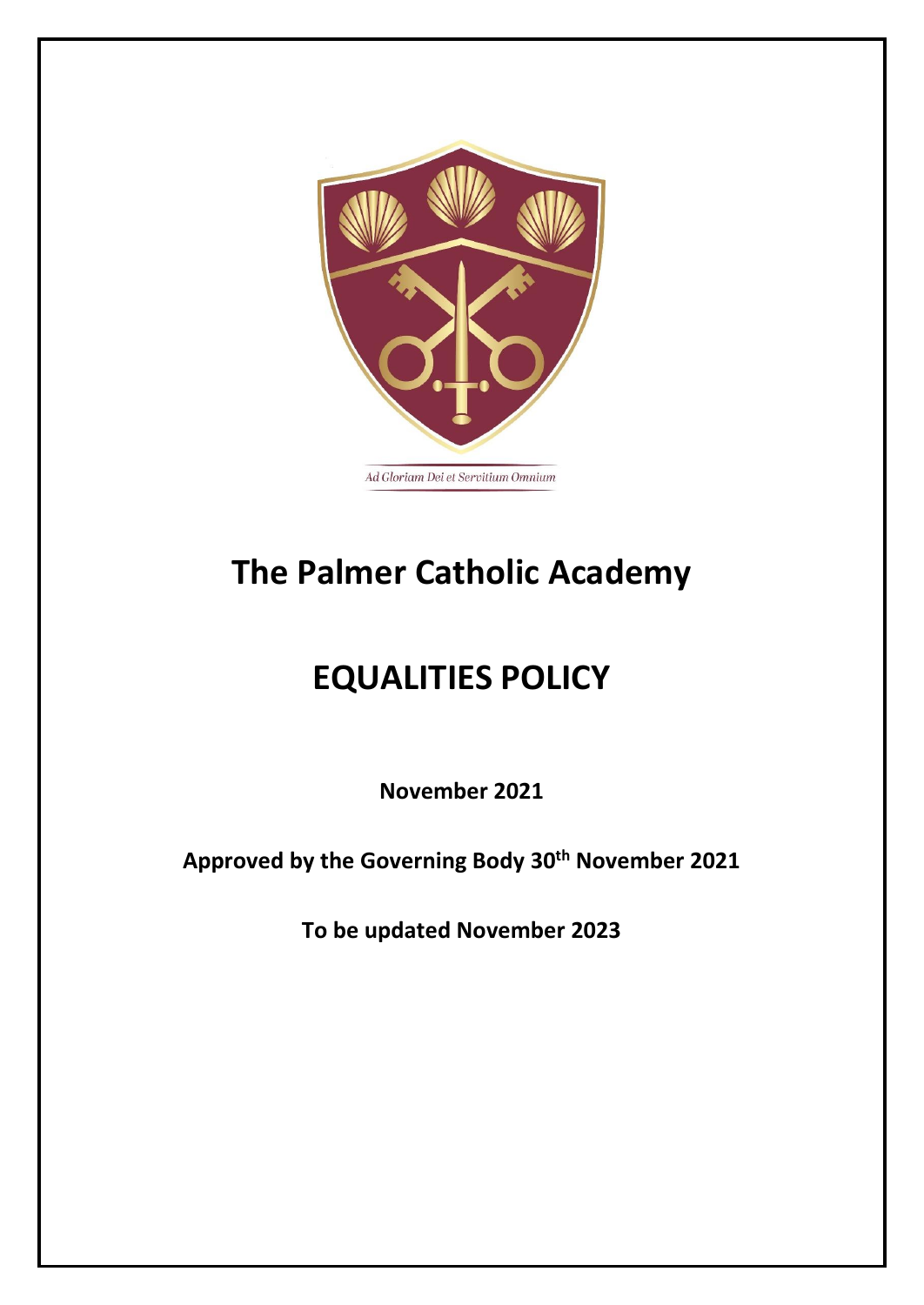# **MISSION STATEMENT**



The Academy's Mission promotes the academic and personal development of each member of its community, both students and staff alike.

We serve Christ in each other to the Glory of God and Service of all

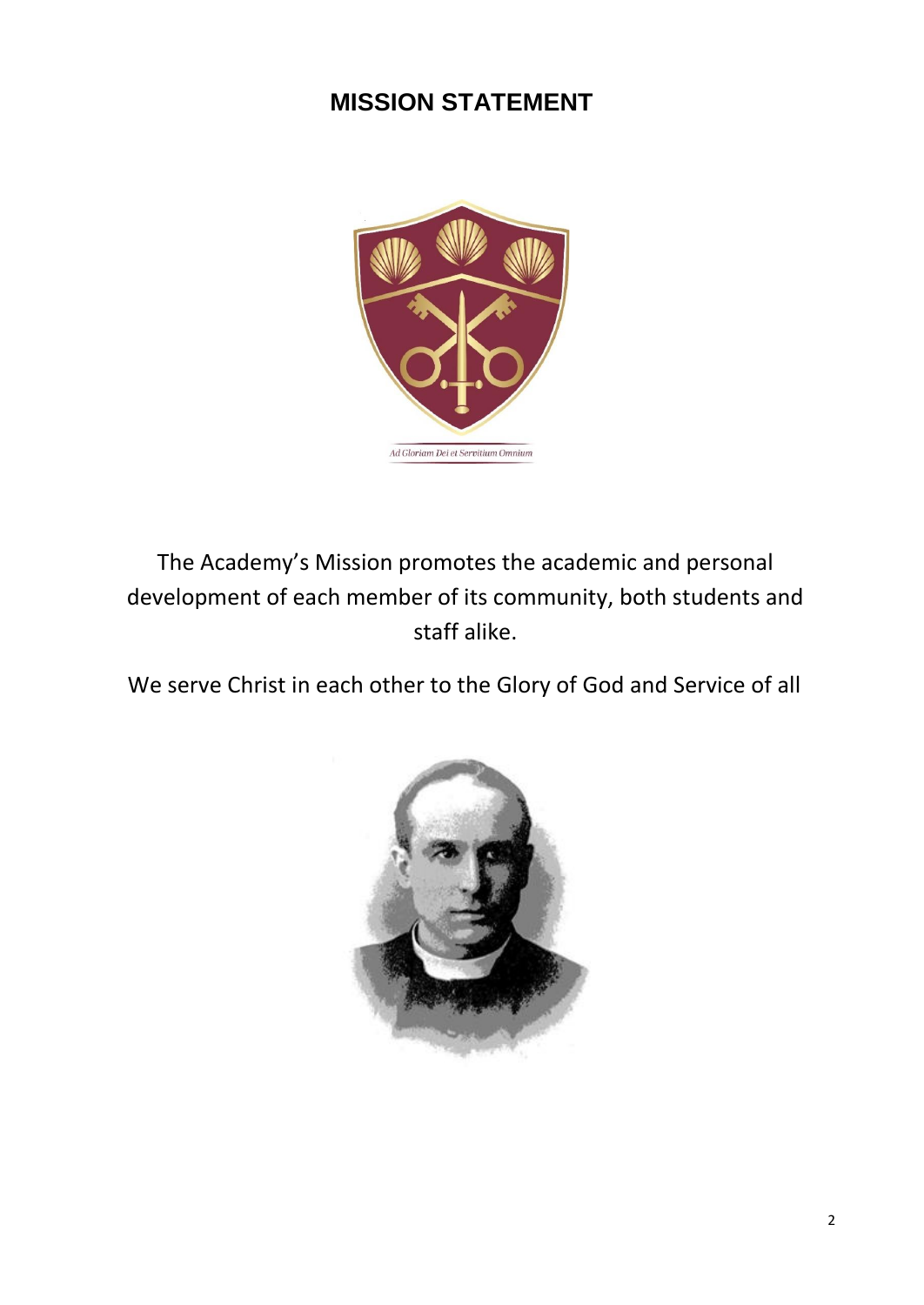#### **Rationale**

At The Palmer Catholic Academy we are committed to ensuring equality of education and opportunity for all students, staff, parents and carers receiving services from the academy irrespective of Sex, Age, Race, Disability, Religion or Belief, Sexual Orientation, Gender Identity, Pregnancy, Maternity, Marriage or Civil Partnership. We aim to develop a culture of inclusion and diversity in which all those connected to the academy feel proud of their identity and able to participate fully in academy life.

The achievement of students will be monitored by race, gender and disability and we will use this data to support students, raise standards and ensure inclusive teaching. We will tackle discrimination by the positive promotion of equality, challenging bullying and stereotypes and creating an environment which champions respect for all. Our academy believes that diversity is a strength, which should be respected and celebrated by all those who learn, teach and visit here.

Equality and the law The Equality Act (2010) replaced nine major Acts of Parliament and almost a hundred sets of regulations which had been introduced over several decades. It provides a single, consolidated source of discrimination law, covering all the types of discrimination that are unlawful.

The Equality Act (2010) simplifies the law by getting rid of anomalies and inconsistencies that had developed over time, and it extends protection against discrimination in certain areas. The protected characteristics are:

- Sex
- Age
- Race
- Disability
- Religion or Belief
- Sexual Orientation
- Gender Reassignment
- Pregnancy or Maternity
- Marriage & Civil Partnership

There are two general exceptions that apply to the academy as a faith school.

"Schools with a religious character (commonly known as faith schools) have certain exceptions to the religion or belief provisions which allow them to discriminate because of religion or belief in relation to admissions and in access to any benefit, facility or service."

The exceptions are:

**Admissions** - Schools with a religious character may give priority in admissions to members of their own religion. The Admissions Code provides that this may only be done when a school is oversubscribed – schools subject to the Code are not permitted to refuse admission to students not of their faith if they have unfilled places.

**Act of Worship -** There is a general exception, which applies to all schools, to the religion or belief provisions which allows all schools to have acts of worship or other forms of collective religious observance. This means the daily act of collective worship, which for maintained schools is mandatory and should be of a broadly Christian nature, is not covered by the religion or belief provisions. The exception means that schools will not be acting unlawfully if they do not provide an equivalent act of worship for other faiths.

Schools are also free to celebrate religious festivals and could not be claimed to be discriminating against children of other faiths if Easter is celebrated, for example.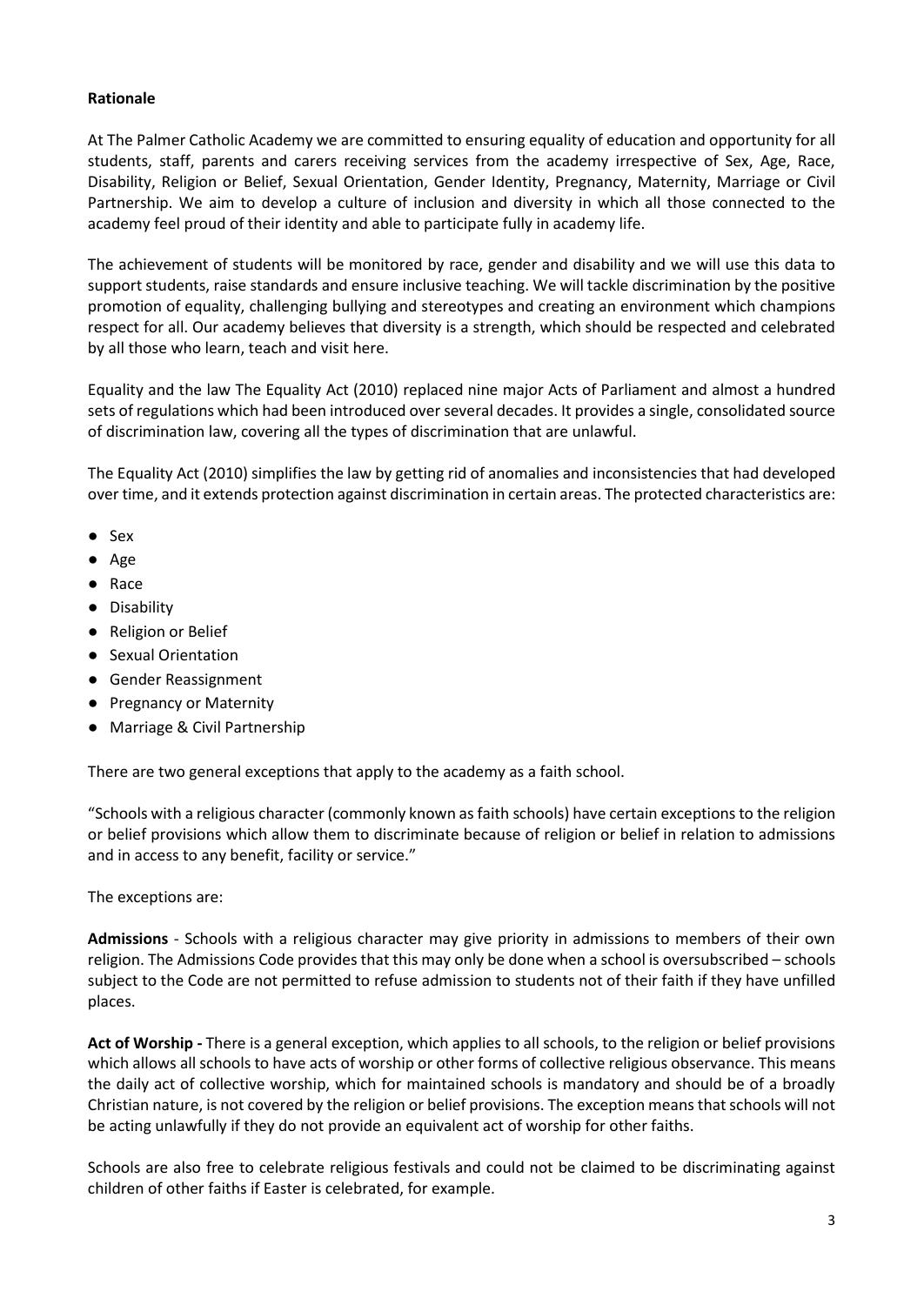# **Information about student population (as at November 2021)**

# **Number of students on roll at the academy: 1184**

# **Special Educational Needs**

| <b>SEN</b>             | <b>Number of Students</b> | % of academy population |
|------------------------|---------------------------|-------------------------|
| ECHP (Code E)          | 15                        | 1.26                    |
| SEN Provision (Code K) | 99                        | 8.36                    |
| <b>Total Number</b>    | 126                       | 10.64                   |

#### **English as an additional language (EAL)**

| EAL                 | <b>Number of Students</b> | % of academy population |
|---------------------|---------------------------|-------------------------|
| <b>Total Number</b> | 553                       | 46.71                   |

#### **Ethnicity**

| <b>Ethnic Group</b>                           | <b>Number of Students</b> | % of academy population |
|-----------------------------------------------|---------------------------|-------------------------|
| <b>BAFR-Black African</b>                     | 184                       | 15.54%                  |
| AIND - Indian                                 | 172                       | 14.53%                  |
| <b>APKN-Pakistani</b>                         | 144                       | 12.16%                  |
| ABAN -Bangladeshi                             | 108                       | 9.12%                   |
| AOTH-Any other Asian Background               | 101                       | 8.53%                   |
| BOTH-Any other Black Background               | 92                        | 7.77%                   |
| WOTH - White other Background                 | 83                        | 7.01%                   |
| WBRI - White British                          | 54                        | 4.56%                   |
| <b>BCRB - Black Caribbean</b>                 | 48                        | 4.05                    |
| <b>MWBC - Mixed White and Black Caribbean</b> | 37                        | 3.13                    |
| MOTH - Any other Mixed                        | 35                        | 2.97                    |
| OOTH - Any other Ethnic Group                 | 34                        | 2.87                    |
| <b>REFUSED</b>                                | 27                        | 2.28                    |
| <b>MWBA - White and Black African</b>         | 26                        | 2.20                    |
| <b>MWAS - Mixed White Asian</b>               | 23                        | 1.94                    |
| <b>WHITE - White Irish</b>                    | 9                         | 0.76                    |
| <b>Information Not Yet Obtained</b>           | 5                         | 0.42                    |
| <b>CHNE - Chinese</b>                         | $\overline{2}$            | 0.17                    |

# **Looked After Children (LAC)**

| <b>LAC</b>   | <b>Number of Students</b> | % of academy population |
|--------------|---------------------------|-------------------------|
| Total Number |                           | 0.34                    |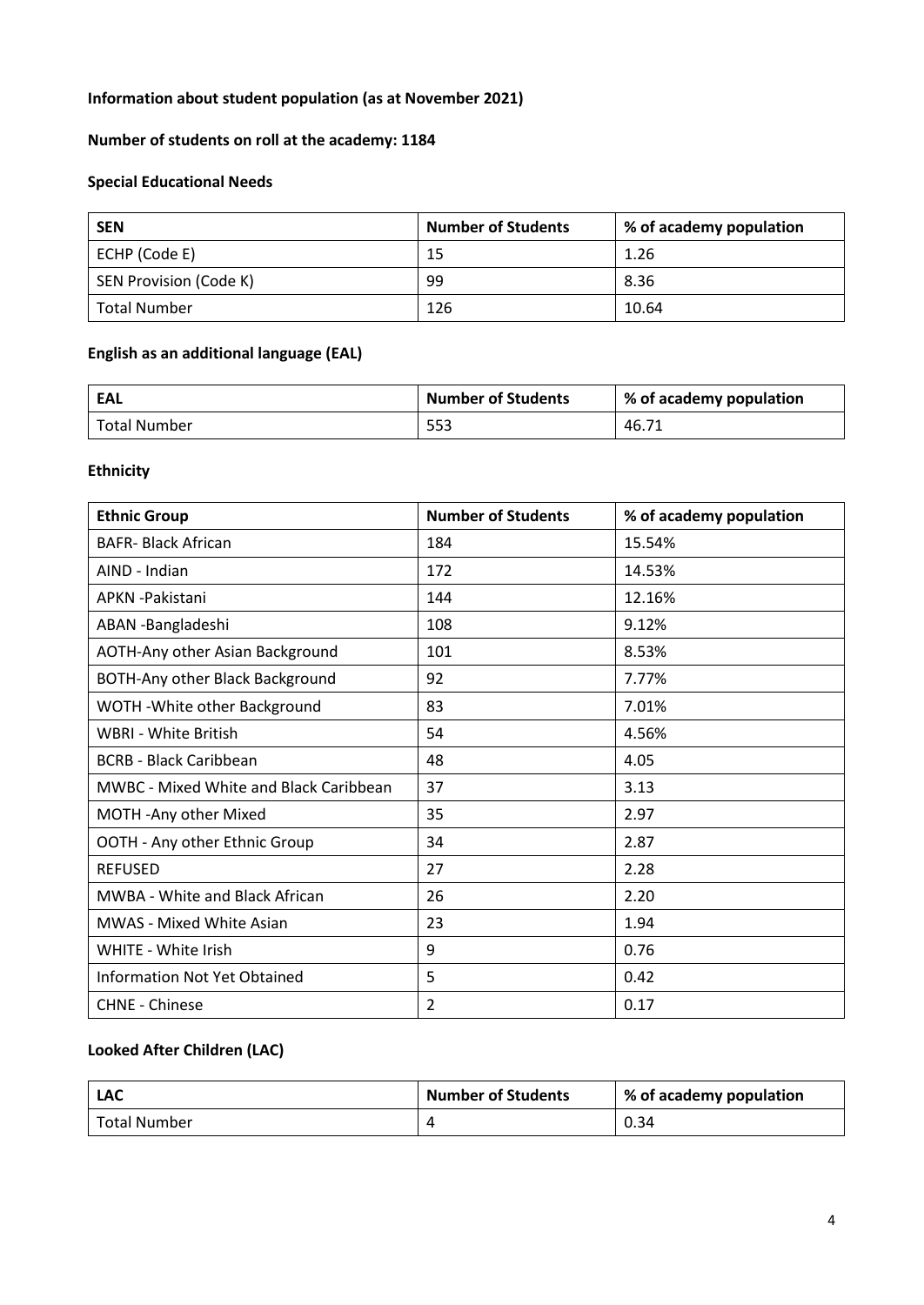# **Free School Meals (FSM)**

| <b>FSM</b>          | <b>Number of Students</b> | % of academy population |
|---------------------|---------------------------|-------------------------|
| <b>Total Number</b> | 217                       | 18.33                   |

#### **Pupil Premium (PP)**

| <b>PP</b>    | <b>Number of Students</b> | % of academy population |
|--------------|---------------------------|-------------------------|
| Total Number | 215                       | 18.16                   |

#### **Gender**

| Gender | <b>Number of Students</b> | % of academy population |
|--------|---------------------------|-------------------------|
| Male   | 654                       | 55.24                   |
| Female | 530                       | 44.76                   |

#### **Duties**

We welcome our duties under the Equality Act 2010 to eliminate discrimination, advance equality of opportunity and foster good relations in relation to Gender, Age, Race, Disability, Religion and Belief, Sexual Orientation, Pregnancy or Maternity, Marriage and Civil Partnership.

We welcome our duty under the Education and Inspections Act 2006 to promote community cohesion.

We recognise that these duties reflect international human rights standards as expressed in the UN Convention on the Rights of the Child, the UN Convention on the Rights of People with Disabilities, and the Human Rights Act 1998.

# **Our Equality Objectives for 2021-2022:**

- To improve outcomes for all students including those with protected characteristics so that they make progress at least in line with expectations based on their prior attainment and ability.
- To promote mental health and well-being so that all members of the academy community are valued and supported, regardless of special educational needs and disability, gender, ethnicity, and sexual orientation.
- To develop processes around all transition points for all students, including those in groups with protected characteristics to ensure that appropriate advice, guidance and support is in place to ensure successful transition to next steps.
- To promote equal working conditions for all staff regardless of disability, race, ethnicity, sex, religion, pregnancy, marital status, sexual orientation or gender re-assignment.

# **The Curriculum**

- Use contextual data to improve the ways in which we provide support to individuals and groups of students;
- Monitor achievement data by ethnicity, gender and disability and action any gaps;
- Take account of the achievement of all students when planning for future learning and setting challenging targets;
- Ensure equality of access for all students and prepare them for life in a diverse society;
- Use materials that reflect the diversity of the academy, population and local community in terms of race, gender and disability, without stereotyping;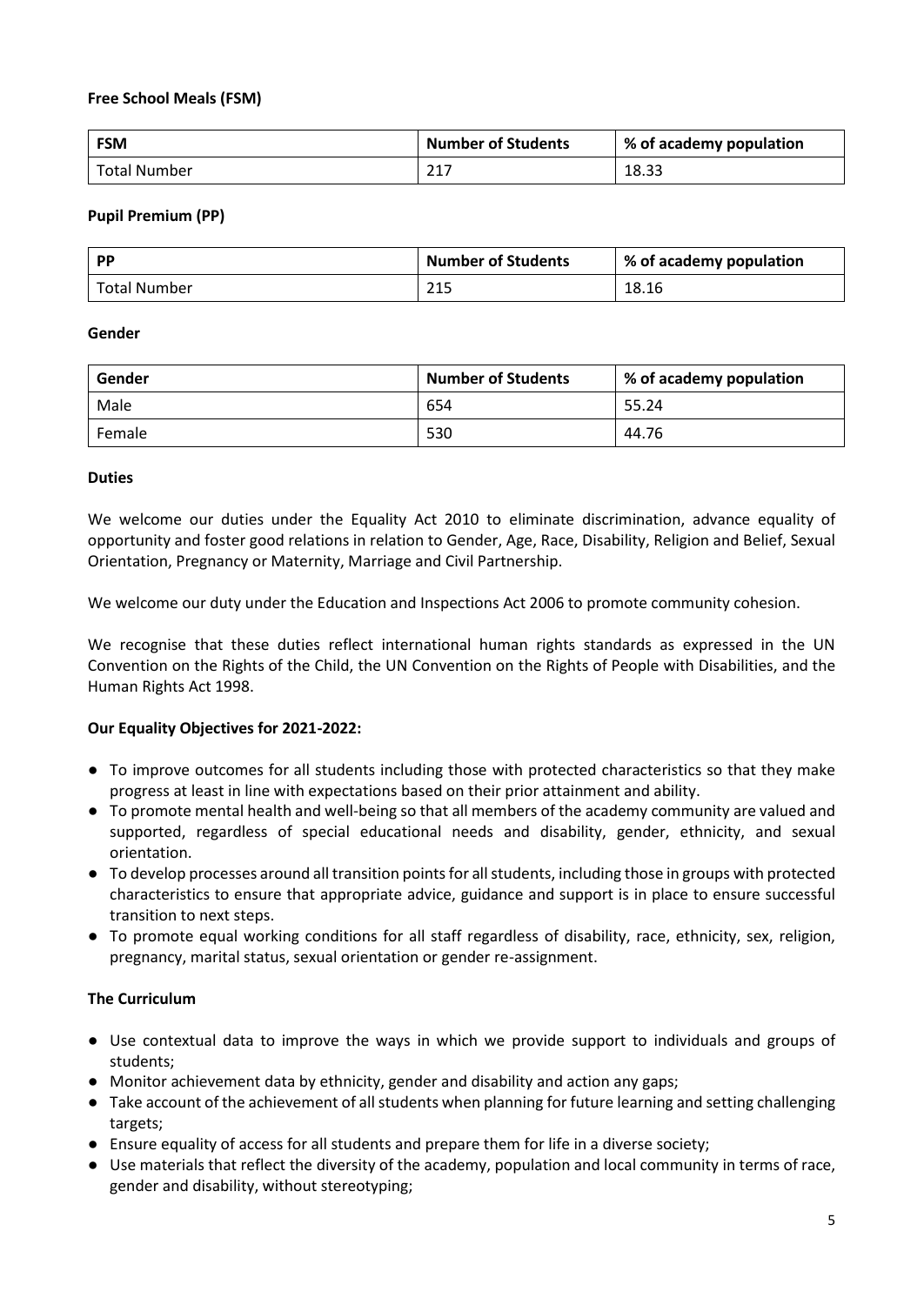- Promote attitudes and values that will challenge all discriminatory behaviour or prejudice;
- Provide opportunities for students to appreciate their own culture and celebrate the diversity of other cultures;
- Consider carefully any material that could be deemed offensive to teachers and students in terms of their protected characteristic.
- Seek to involve all parents/carers in supporting their child's education;
- Encouraging classroom and staffroom discussion of equality issues which reflect on social stereotypes, expectations and the impact on learning;
- Including teaching and classroom-based approaches appropriate for the whole academy population, which are inclusive and reflective of our students.

#### **Ethos and organisation**

We are guided by a range of our policies and practices, including those that are concerned with:

- students' progress, attainment and achievement
- students' personal development, welfare and well-being
- teaching styles and strategies
- admissions and attendance
- staff recruitment, retention and professional development
- care, guidance and support
- behaviour, discipline and exclusions

#### **Recognising and dealing with discriminatory incidents**

When incidents of a discriminatory nature occur, it is our collective responsibility to challenge and intervene positively.

#### **Manifestations of discrimination may be:**

- a student towards another student
- a student towards a member of staff
- a member of staff towards a student
- a member of staff towards another member of staff
- a parent/carer or member of the public towards a student
- a parent/carer or member of the public towards a member of staff

#### **Actions which are clearly unacceptable and/or hurtful include:**

- derogatory and discriminatory name-calling, insults, comments and jokes
- discriminatory graffiti or any other written insult including text messages, websites and social networking sites
- provocative behaviour such as wearing discriminatory badges or insignia
- bringing materials such as leaflets, comics or magazines into the academy which are judged to be;
	- discriminatory or designed to diminish, including pornography
	- attempts to recruit others to organisations and groups practising discrimination
	- making threats against a person or group
	- offensive and/or hurtful actions against a person or group
	- physical assault against a person or group
	- unwelcome suggestions or physical contact including varying degrees of sexual assault
	- any other instances of discriminatory behaviour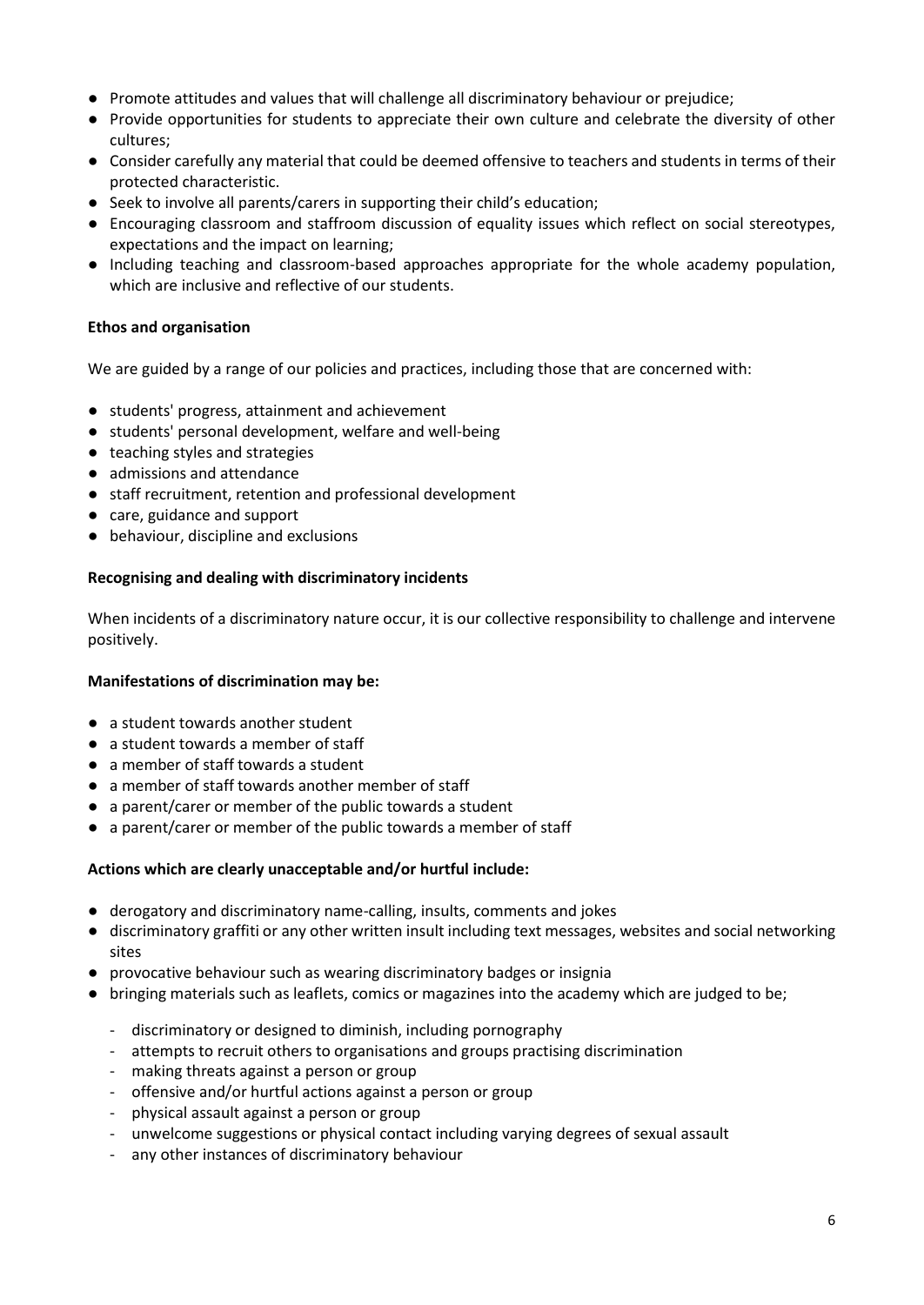Any or all of these actions will be seen as particularly serious when the perpetrator is in a position of power or authority over the victim.

#### **Admissions and Exclusions**

Our admissions arrangements are fair and transparent, and do not discriminate on race, gender, disability or socio-economic factors.

Exclusions will always be based on the academy's Behaviour Policy. We will closely monitor exclusions to avoid any potential adverse impact and ensure any discrepancies are identified and dealt with.

#### **Roles and Responsibilities**

#### **The Role of Governors**

The governing body has set out its commitment to equal opportunities in this plan and it will continue to do all it can to ensure that the academy is fully inclusive to students, and responsive to their needs based on race, gender and disability.

The governing body seeks to ensure that people are not discriminated against when applying for jobs at our academy on grounds of race, gender or disability.

The governors take all reasonable steps to ensure that the academy environment gives access to people with disabilities, and also strive to make academy communications as inclusive as possible for parents, carers and students.

The governors welcome all applications to join the academy, whatever a child's socio-economic background, race, gender or disability. The governing body ensures that no child is discriminated against whilst in our academy on account of their race, sex or disability.

#### **The role of the Headteacher (or senior leader responsible for Equalities)**

It is the Headteacher's role to implement the academy's Equality Plan and they are supported by the governing body in doing so. It is the Headteacher's role to ensure that all staff are aware of the Equality Plan, and that teachers apply these guidelines fairly in all situations.

The Headteacher ensures that all appointment panels give due regard to this plan, so that no-one is discriminated against when it comes to employment or training opportunities.

The Headteacher promotes the principle of equal opportunity when developing the curriculum, and promotes respect for other people and equal opportunities to participate in all aspects of academy life. The Headteacher treats all incidents of unfair treatment and any incidents of bullying or discrimination, including racist incidents, with due seriousness.

#### **The role of all staff: teaching and non-teaching**

All staff will ensure that all students are treated fairly, equally and with respect, and will maintain awareness of the academy's Equality Plan.

All staff will strive to provide material that gives positive images based on age, race, gender, sexual orientation, disability, and challenges stereotypical images.

All staff will challenge any incidents of prejudice, racism or homophobia, and record any serious incidents, by reporting these on CPOMs.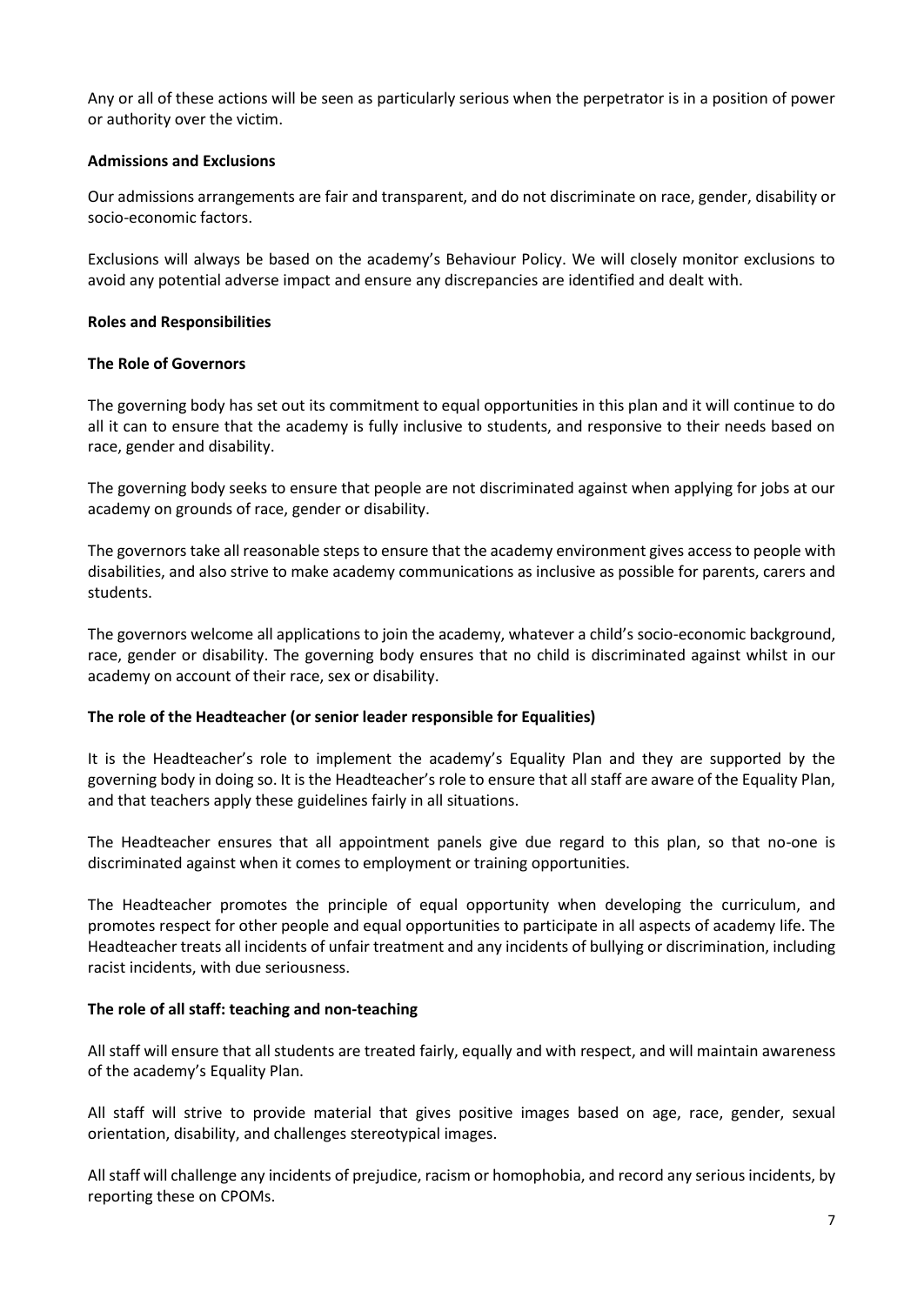Teachers support the work of ancillary or support staff and encourage them to intervene in a positive way against any discriminatory incidents. promote an inclusive and collaborative ethos in their classroom plan and deliver curricula and lessons that reflect the principles in above support students in their class for whom English is an additional language, keep up-to-date with equalities legislation relevant to their work.

#### **Staff Development and Training**

We ensure that all staff, including support and administrative staff, receive appropriate training and opportunities for professional development, both as individuals and as groups or teams.

#### **Breaches of the Policy**

Breaches of this policy will be dealt with in the same ways that breaches of other academy policies are dealt with, as determined by the Headteacher and governing body.

#### **Review of progress and impact**

The Plan has been agreed by our Governing Body. We have a rolling programme for reviewing our academy policies and their impact. In line with legislative requirements, we will review progress against our Equality Plan annually and review the entire plan and accompanying action plan on a three-year cycle.

We make regular assessments of students' learning and use this information to track student progress. As part of this process, we regularly monitor achievement by ethnicity, gender and disability, to ensure that all groups of students are making the best possible progress, and take appropriate action to address any gaps.

#### **Publishing the plan**

In order to meet the statutory, we will:

- Publish our plan on the academy website;
- Raise awareness of the plan through the academy staff briefing, assemblies, staff meetings and other communications;
- Make sure hard copies are available on request.

#### **Related policies**

This policy should be read alongside the School Improvement Plan, Safer Recruitment Policy, Admissions Policy, Behaviour and Discipline Policy, Anti-Bullying Policy, SEND and our Accessibility Plan.

This policy has been developed to ensure the inclusion of all students and staff with due regard to SEN, Most Able, gender, chosen sexual orientation, ethnicity, disability, Looked After Children, and those students who are subject to a Child Protection Plan. This policy also ensures that due regard is given to staff in respect of their maternity/paternity entitlement. The academy values the worth of every individual and the contribution they make to the academy community as a whole.

# **Tackling discrimination**

Harassment on account of age, race, religion, gender, disability or sexual orientation is unacceptable and is not tolerated within the academy environment. All staff are expected to deal with any discriminatory incidents that may occur and report these via CPOMS.